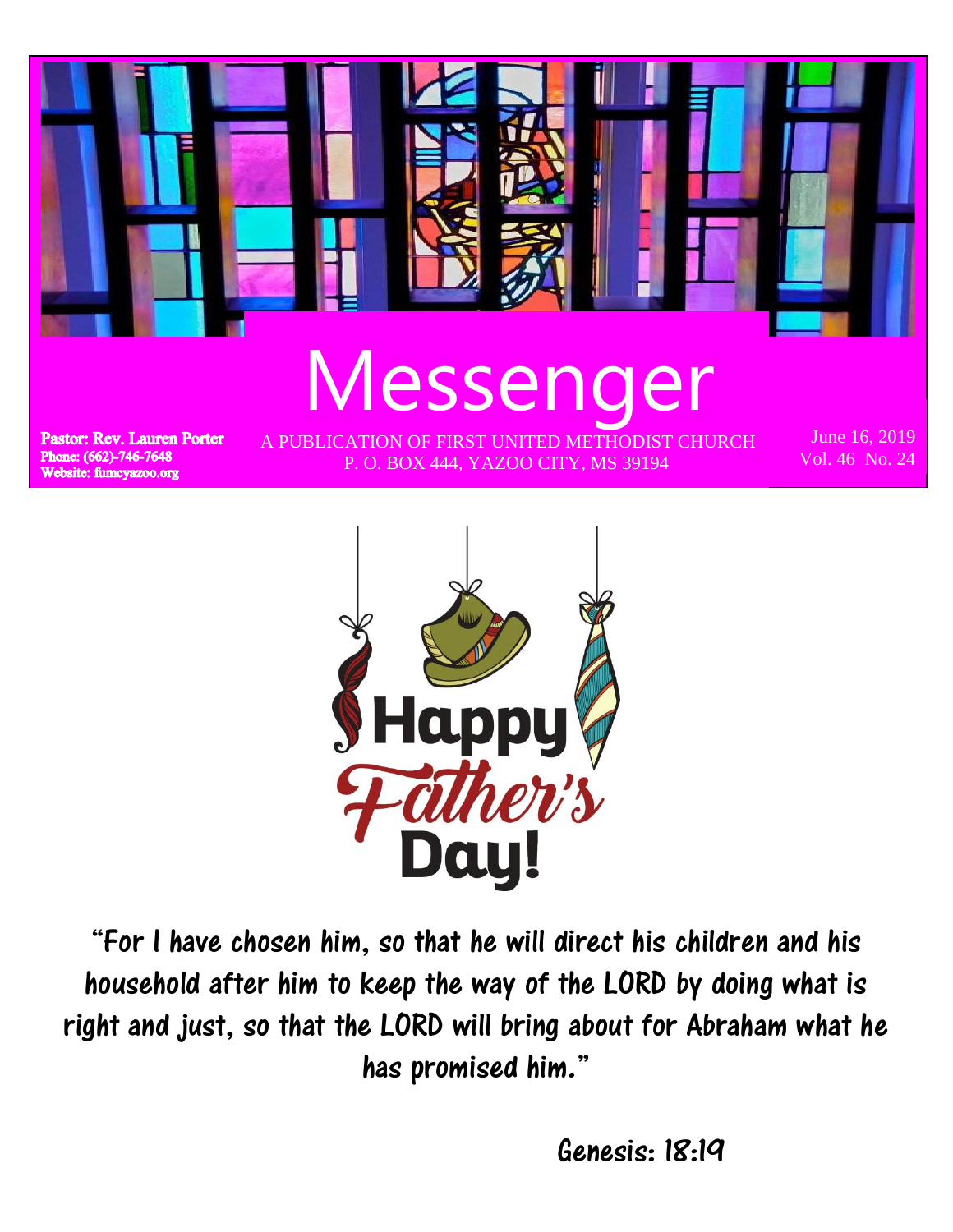

#### **THIS WEEKS CALENDAR**

**SUNDAY, JUNE 16** 9:00 a.m. Come AZ U R Service 9:50 a.m. Sunday School 11:00 a.m. Traditional Worship Service

**MONDAY, JUNE 17** 9-12 noon Methodist Market

**WEDNESDAY, JUNE 19** 5:30 p.m. In the Hands of God/Prayer Meeting 6:00 p.m. Chancel Choir

**SATURDAY, JUNE 22** 9-12 noon Methodist Market



- 17. Lackey Saxton
- 20. Melinda Richards, Gray Summers, Jennifer Melton
- 22. Mary Kay Phillips ~~~~~~

16. Mr. & Mrs. Jason Patterson, Mr. & Mrs. Nathan Burton

21. Mr. & Mrs. Hubert Hatfield



*Sympathy and love is extended to the family of John Copeland. Mr. Copeland died June 5, 2019.*

*Sympathy and love is also extended to Helen Hendrix and family in the death of her daughter, Becky Hendrix Jones, who died June 8, 2019.*

~~~~~~~~~~~~~~~~~~~~~~~~~~~~~~~~~~~~



#### *John Copeland*

Wilma Walsh Wallace Russell

*Sue Parker*

M/M Harry Simmons

*Marvin Terrell*

M/M Harry Simmons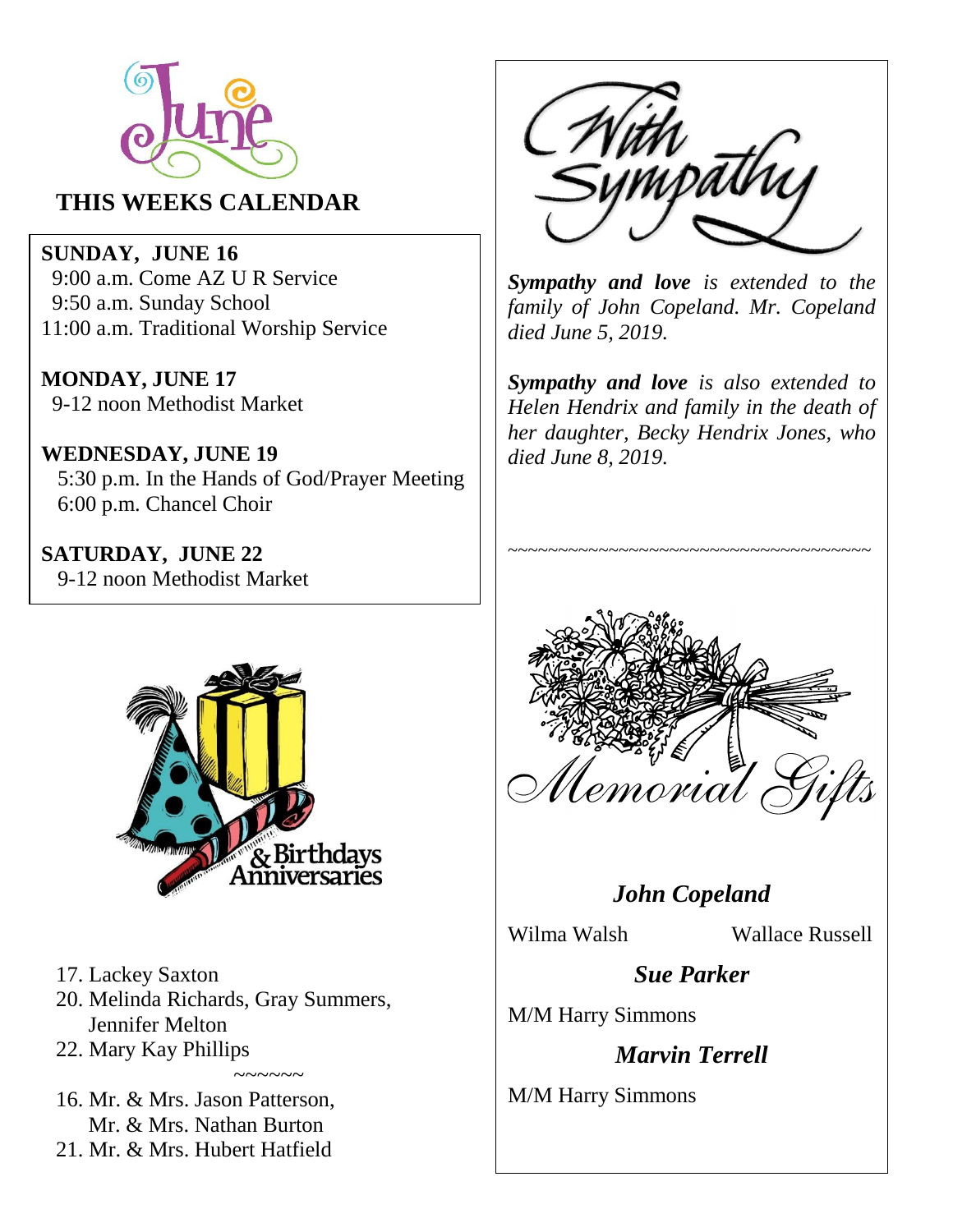

## **Solid Ground Youth**

The Book of Psalm is songs and poetry written mostly by David. In this Sunday's lesson, we will be talking about chapter 121. This chapter reminds us that God is our Protector and our Defender. He is there for us in times that may frighten us. He is there to comfort us. The Lord watches over us, and He will never abandon us.

# **Sunday Night Youth and Wednesday Night Small Group**

 The youth group will meet on Sunday, June 23 for an unknown afternoon adventure. A little more information will be added to this event in next week's messenger.

 During the week of June 24, the youth will meet at the home of Julie and De Paul for a Patriotic Cook-out and Swimming Party with games and fellowship. More details regarding this activity will follow next week.

 With the summer comes family vacations, a variety of camps, and other weekend outings, but the youth group will continue to have group meetings, fellowship, and activities on the calendar. It is hard to make it to everything, so join us when you can.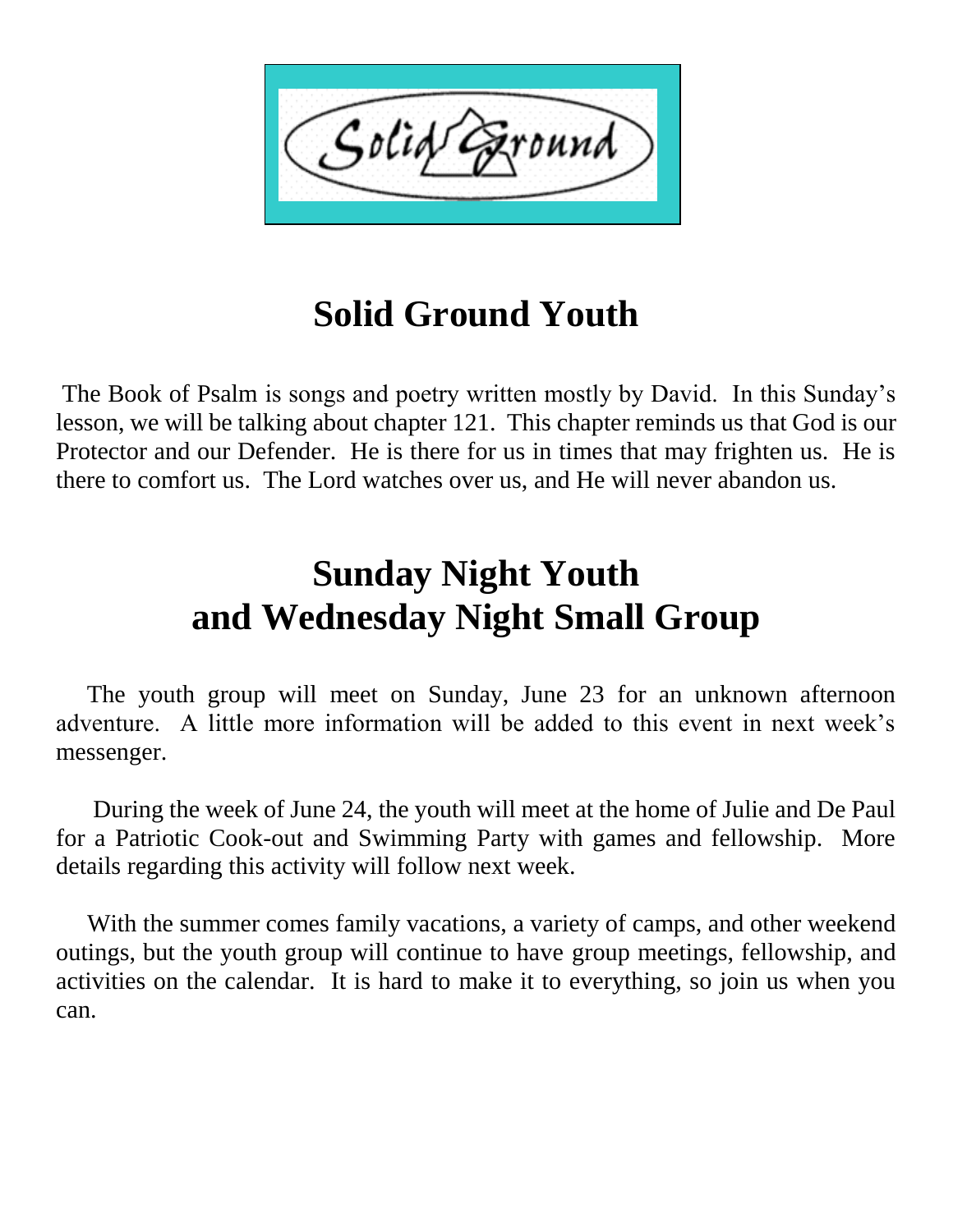# Children's Page

 "An abundance of grace was working among them all."

Acts 4:33



Memor

Verse

 As we continue to learn about the followers of Jesus after his resurrection and ascension into Heaven, this Sunday we will be talking about the first called Christians.

Many of the religious and political leaders in Jerusalem were nervous about the growing numbers of believers. They began having them arrested and persecuted. Many of the new Christians became afraid and went into hiding and created signs and symbols to communicate with other believers. We will learn more about all of this in Sunday school this week.

# **HisKidz & Planet 456 Summer Activities:**

 Thank you so much to everyone who has helped with our children's summer activities. It is nice to keep the children connected with activities and fellowship throughout the Summer. The next outings are as follows:

Monday, June 24 – Movie day for grades 1-6 in Madison to see

### *Toy Story 4.*

Week of June 24 - Patriotic Pool Party and Game Day at Julie and De Paul's.

More information regarding these events will be in next week's messenger.